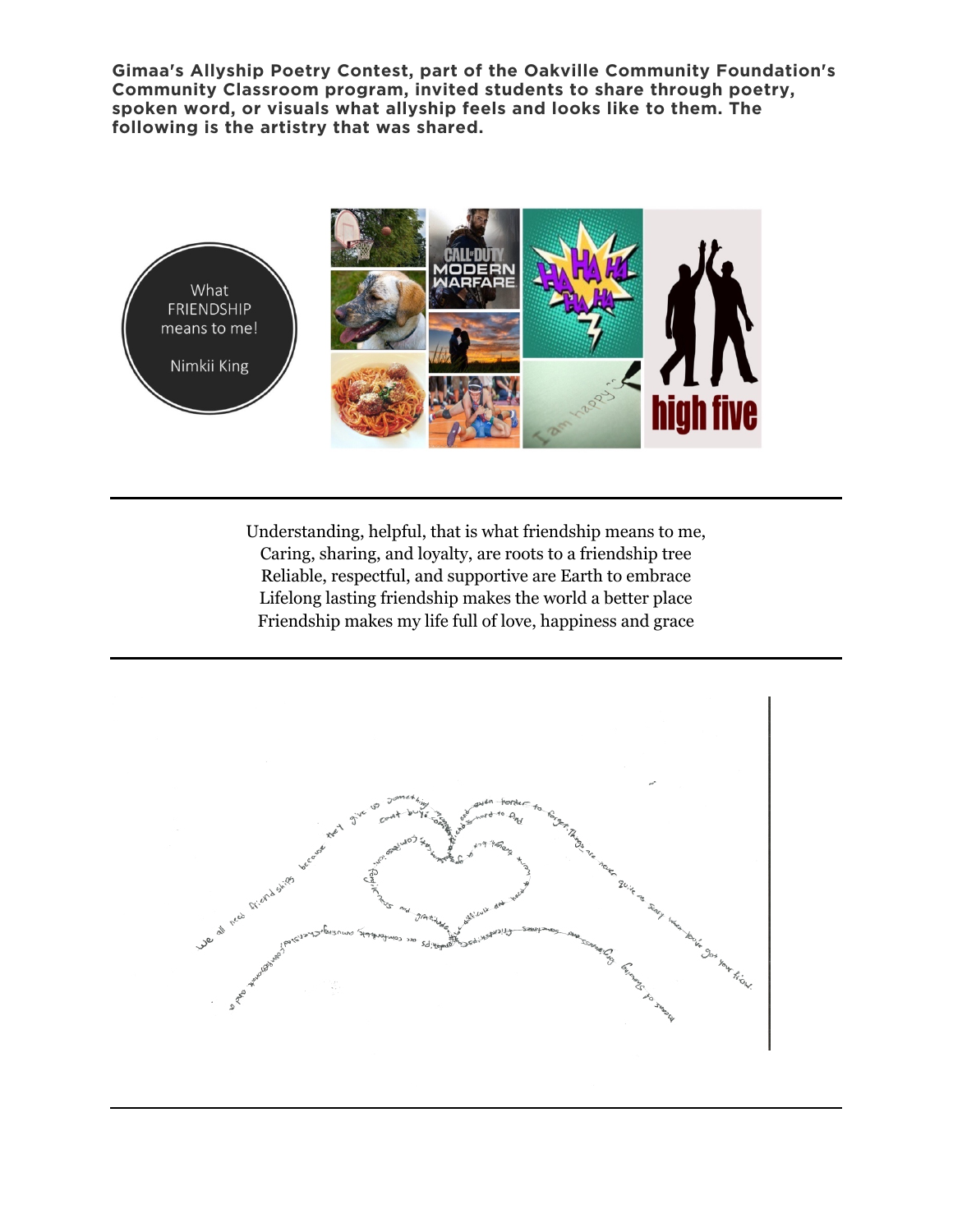Tell me what is wrong Tell me what you need You need to work with me You need to teach me Teach me how to be strong Teach me how to appreciate Teach me how to strive I Strive to be different Strive to be the same I Strive to be my own person Strive to be like you You are the one that is willing And I am the one that is ready I am ready to speak My voice will lift up high and soar through the winds The winds of your hatred I will strive to be nothing like you You criticized You judged And you were not willing I am not an enterprise And I am not your case I unlearn your teachings And I relearn the stories I stand for my people And you will always stand for yourself I will use my intelligence to accomplish the things you've always wanted to You will use your privilege I am not self defined, the people say my name and define me I work with others I teach them I help them You brualize You judge And you denounce We are strangers And I will never know you But, we are forced to grow together You filled with hatred I filled with love We will never learn to even each other out, but that's just apart of it I will influence good on the earth and speak out for those being marginalized by your hatred and demeaning ways A voice of those who can't speak freely I will learn from you and use my privilege To help my brothers and sisters being influenced by your animosity While you will try your hardest to break us down It will not work We as a nation are stronger than you will ever be We have more power than you ever will Everyday our love will get stronger You with time will be silenced All you will have in the end is the wind to get lost in And my job will be done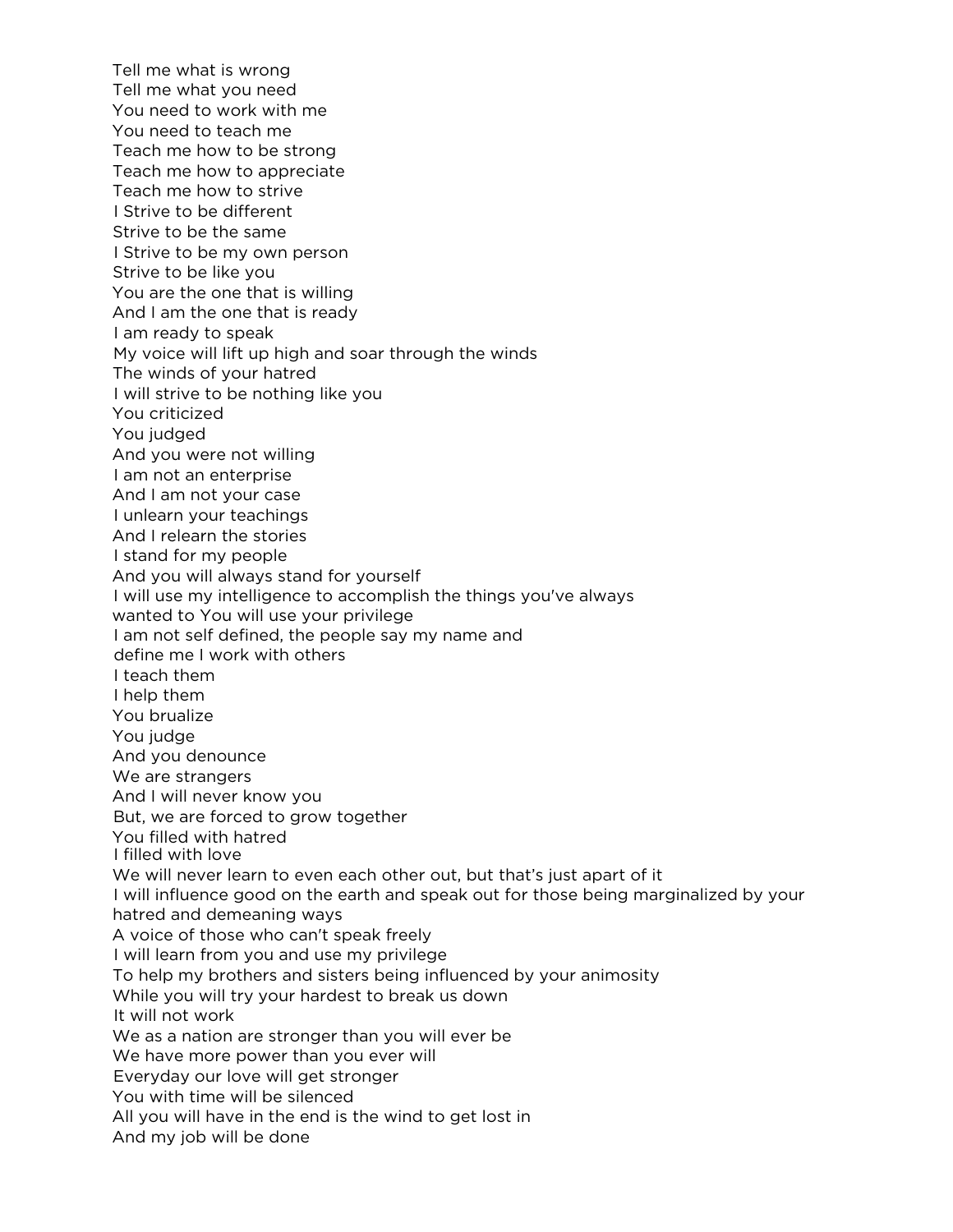**F**orever looking out for each other like a wolf pack. **R**eally listens when we have a problem. **I**ncludes me in their games. **E**ats their lunch with me. **N**ever makes me feel sad. **D**efinitely helps me when I'm feeling bad. **S**hare their toys whenever we play. **H**appy to play sports with me everyday. **I**ntelligent when studying together. **P**atient when waiting for each other.

Forever together Respect for one another Inspiring you to be your best Encouraging you when you feel down Nice to be with Dependable when needed Supportive during tough times Happy memories Incredibly caring Playful and positive

Thank you vou are special You are there for me. The same of the You are always helpful Thanks for including. Thanks for, helping me, Thanks to all of you including me, you are I feel stronger. The struck of the struly important

Thank you for helping me get up when I'm hurt For including me in as much as you all could For giving me incredible feedback and advice You all really mean the world to me Thanks for being my friends! Thank you!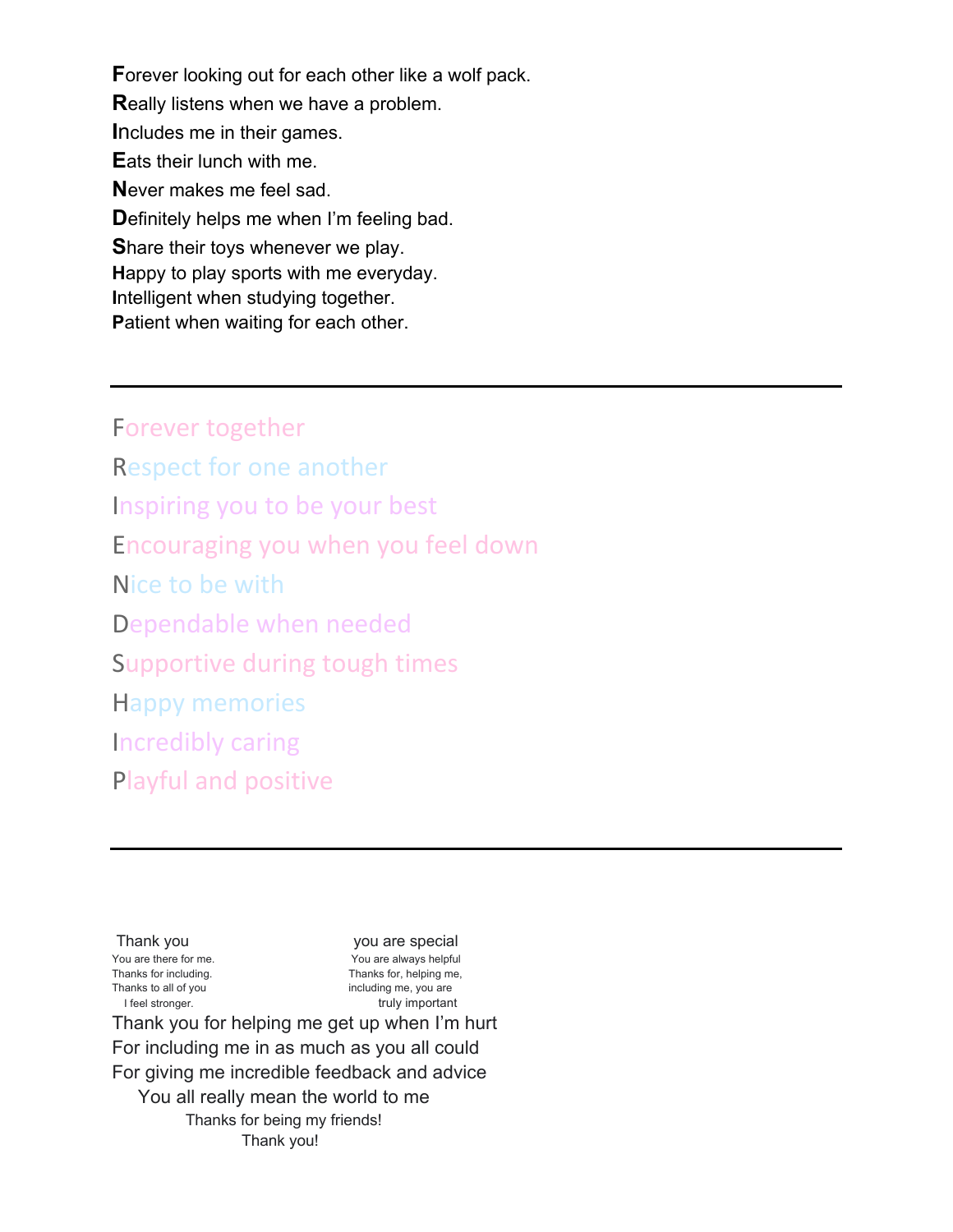We all need friendships because they give us something money can't buy: comfort, amusement, compassion, forgiveness and gratitude. Friendships are comfortable, amusing, cherished, compassionate, and a means of showing forgiveness and appreciation. There are times when friends know more about you than you do yourself, and sometimes friendships can be difficult and hard to work through, but a good friend is hard to find and even harder to forget. Things are never quite as scary when you've got your friend.

## Allyship

Thoughtful, sincere

Help, support, respect

Always aiding each other

Assist, comfort, encourage

Reliable, understanding

Friendship

I was delighted every time I said their names Having understanding people surrounding you is awesome However, everything's gotta come to an end I had to say goodbye to my friends

The blankets of friendship are reliable people who make us better They warm our hearts with valuable lessons and tranquil times Our times united as a team left amusing memories that I will never forget As intriguing as friendship is, its links are crucial to us so that we can live better

When we grow old, we think back to our younger and more active days We become more empathic about other people's feelings and thoughts And we give constructive experiences as well as lessons to people We all hope to reunite with our loved ones later in our life or after it Friendship allows us to look back at these moments and think "What a life"

Friendship is a blessing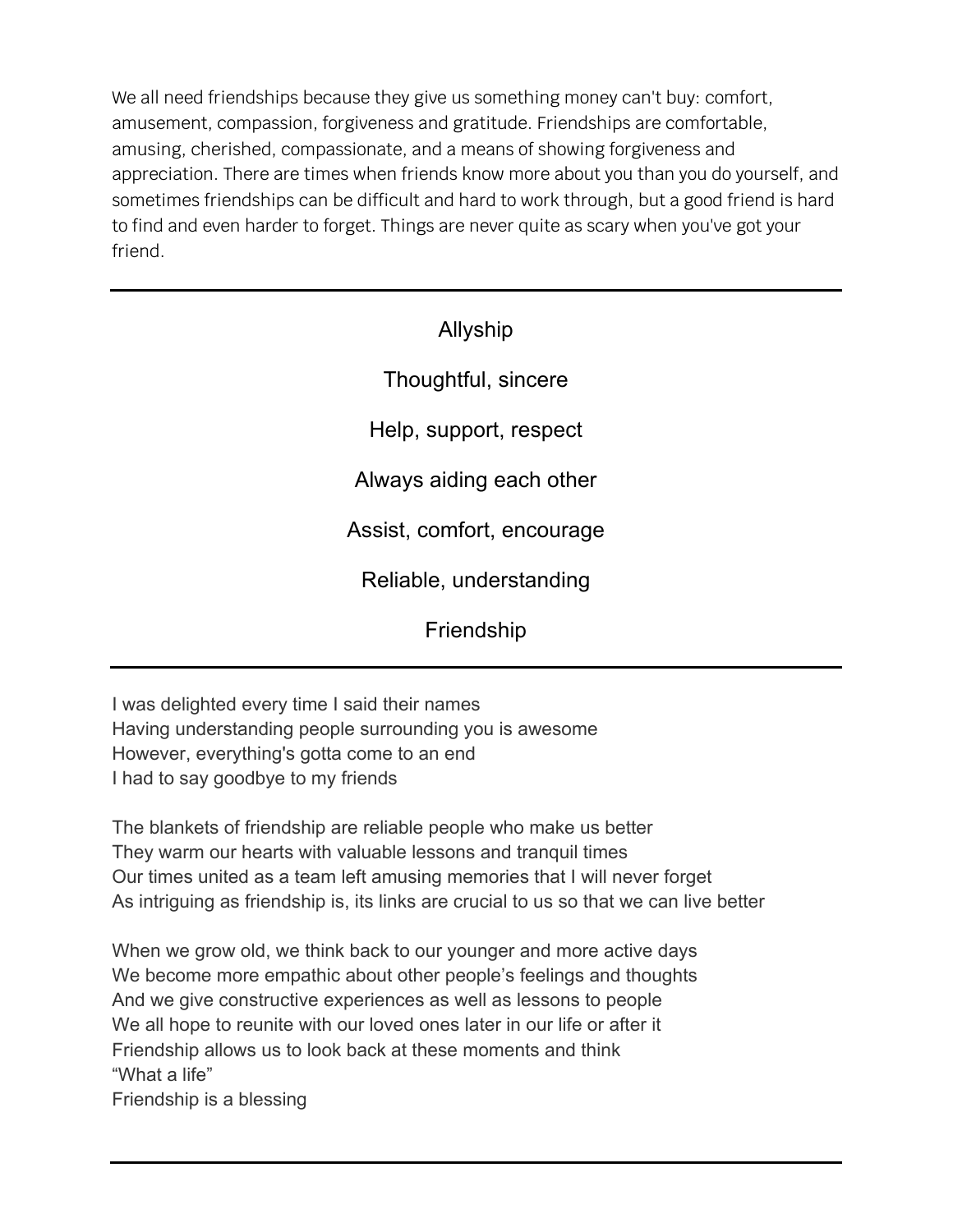The word friendship means many things to me. Fun, fearless and free. All you need is one good friend. Who you can trust there and then.

When you have good friends it could be a mystery But no matter what happens you have a good history. Friendship is what matters the most, Even when you make a toast.

> True friends are by your side Through it all True friends are there To catch you when you fall.

Oh what a joy it is To have a friend like you, For giving me strength the way you do.

A good friendship involves a lot of trust. It means that your friends always have your back. You should also always have your friends back. Friendship also means that you make lots of jokes. A friend is someone that you can lean on. Friendship can also make your bond stronger. A good friendship can also make you happy. A great friend can make you less lonely and sad. A great friend can make you happy when sad. A friend can also make you smile and laugh.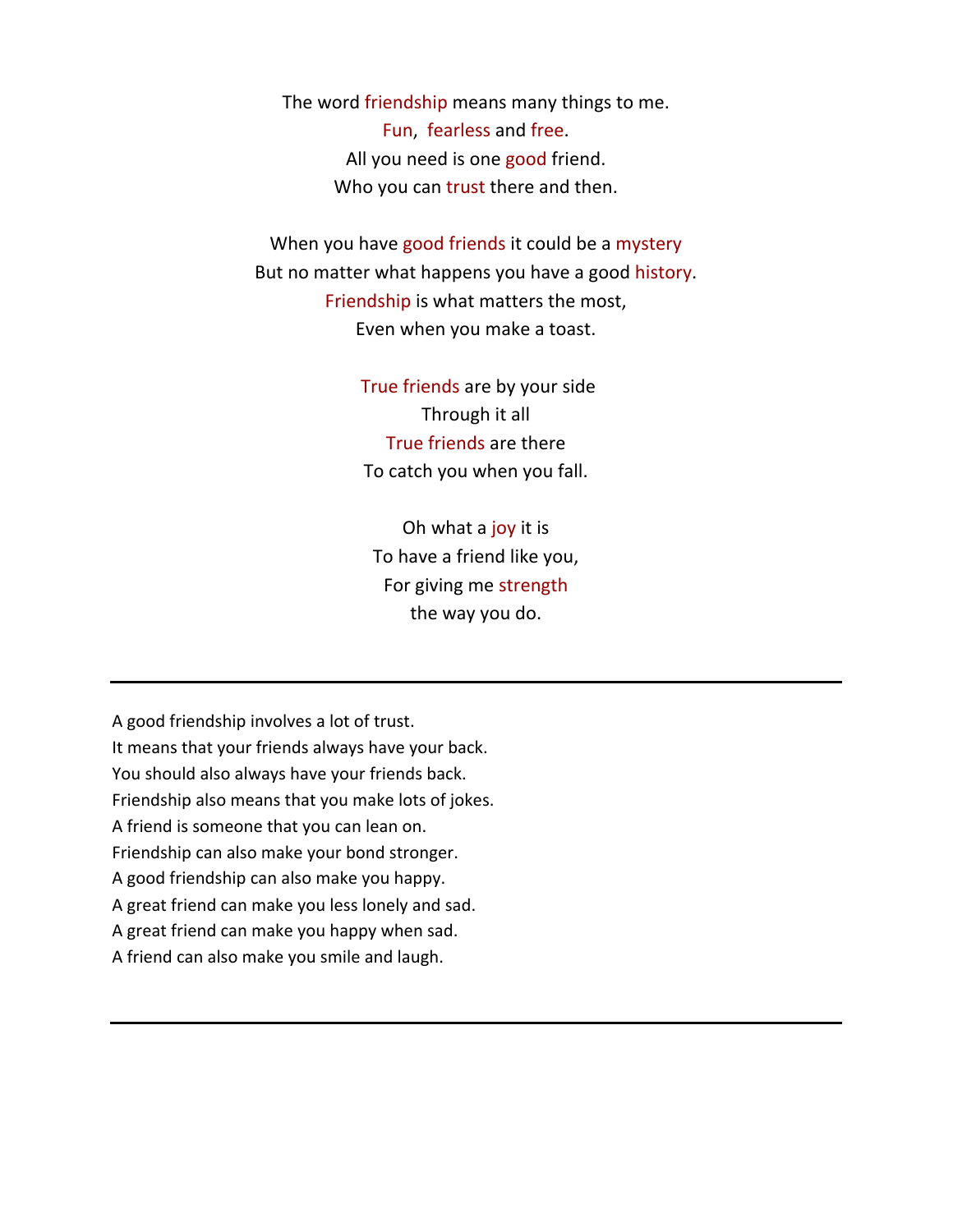Rain hit the concrete ground, soaking rocks and causing ripples in large, dark puddles. Because of all this rain, it was nearly impossible to tell when the tears started falling as well. She always had a feeling they didn't really like her. They didn't care when she cried, or seemed happy when she was. But this…what just happened really confirmed it. She sat down and wept. She didn't care that she was getting soaked. She didn't care that no one cared. She didn't care one bit. Or maybe she was lying to herself, trying to convince herself that she didn't care. Because she clearly did. Her sobs were drowned out by the sound of someone splashing through a puddle, running to her. She lifted her head and looked up at her friend. Or, she thought they were friends. "Go away" she mumbled, lowering her head. "No, wait, let me explain!" Her "friend" frantically fumbled. "No, I understand perfectly fine." She grumbled. "I mean…what they did was wrong. I can't apologize for them but I can apologize for myself. I'm sorry, and I tried to explain that what they did was wrong but I don't think they get it. They never were great friends." The friend explained. Then it was quiet for a while. Until a soft sob broke the silence. She leaped up and wrapped her arms around her friend in a tight hug. "It's ok, I'm here." Her friend whispered in a quiet, soothing voice. "I still need some time alone." Then silence. "Me too. Let's be alone together." The rain continued to fall, making ripples in the puddles, but it was no longer mixed with tears. "Ok."

So quite, so shut Poor Johnny at the school, he said to them, no he fought, To the other kids he argued he was cool.

Poor Johnny at the school, he had no friends, he wasn't cool To the other kids he argued he was cool, Poor johnny at the school.

He had no friends, he wasn't cool This was true, Poor johnny at the school, Someone else didn't have friends too.

This was true, And at school, Johnny wasn't a fan, Someone else didn't have friends too, he walked up and said, how ya doing, fam.

And at the school, Johnny wasn't a fan he said to them, no he fought, he walked up and said how ya doing, fam so quiet, so shut.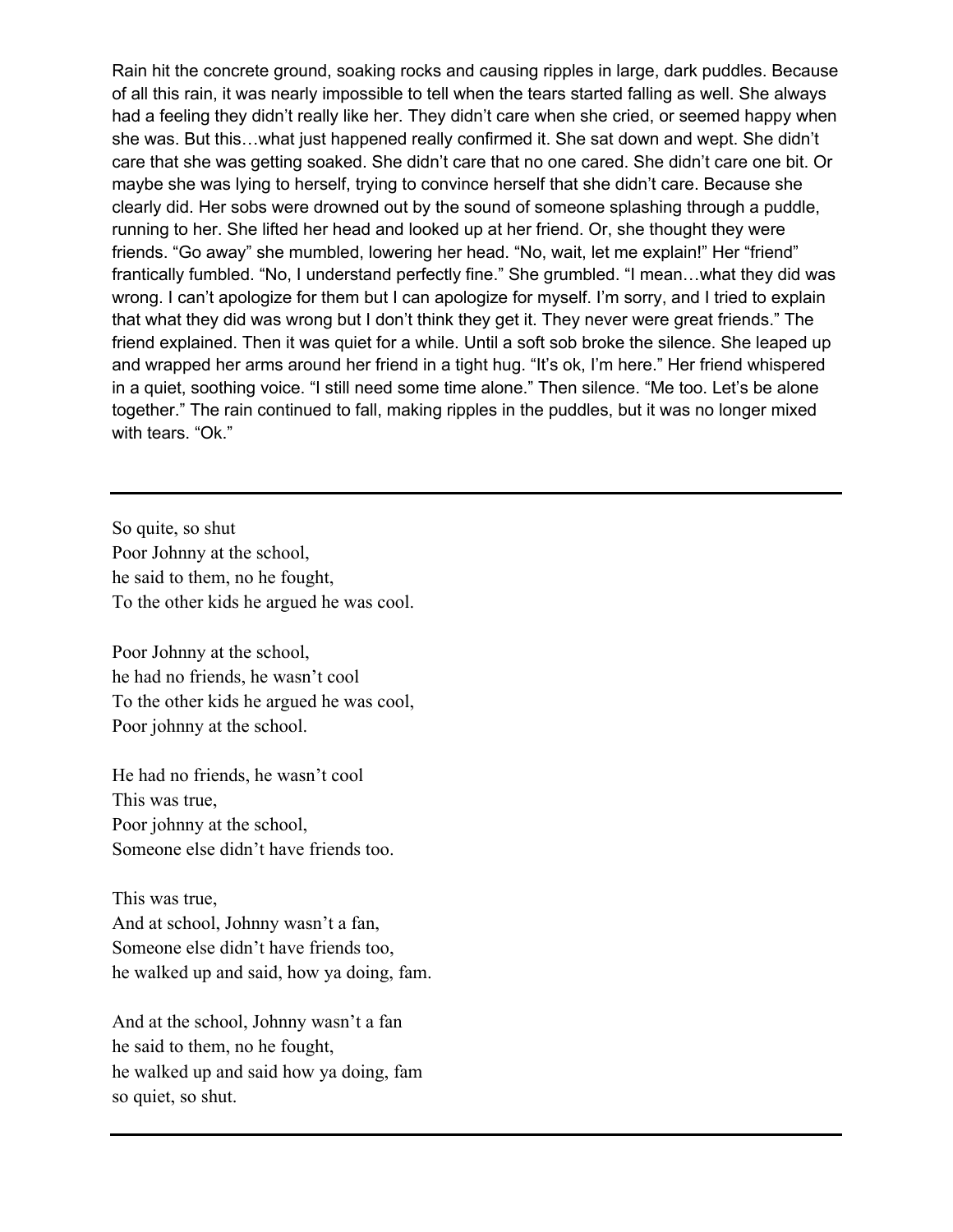Friendship

Helpful Nice

Smiled Laughed Raced

You can do it

Hug Celebrate Helping

Strong Funny

Relationship

Friendship brings laughter Considerate and caring I will look after

A Golden blazer A power motivator A day time shiner A remarkable warrior A friendship giver A funny joker

> Amazing friendship. Having friends means everything. Take it or leave it. The best thing to have in life. Friendship is key to the world.